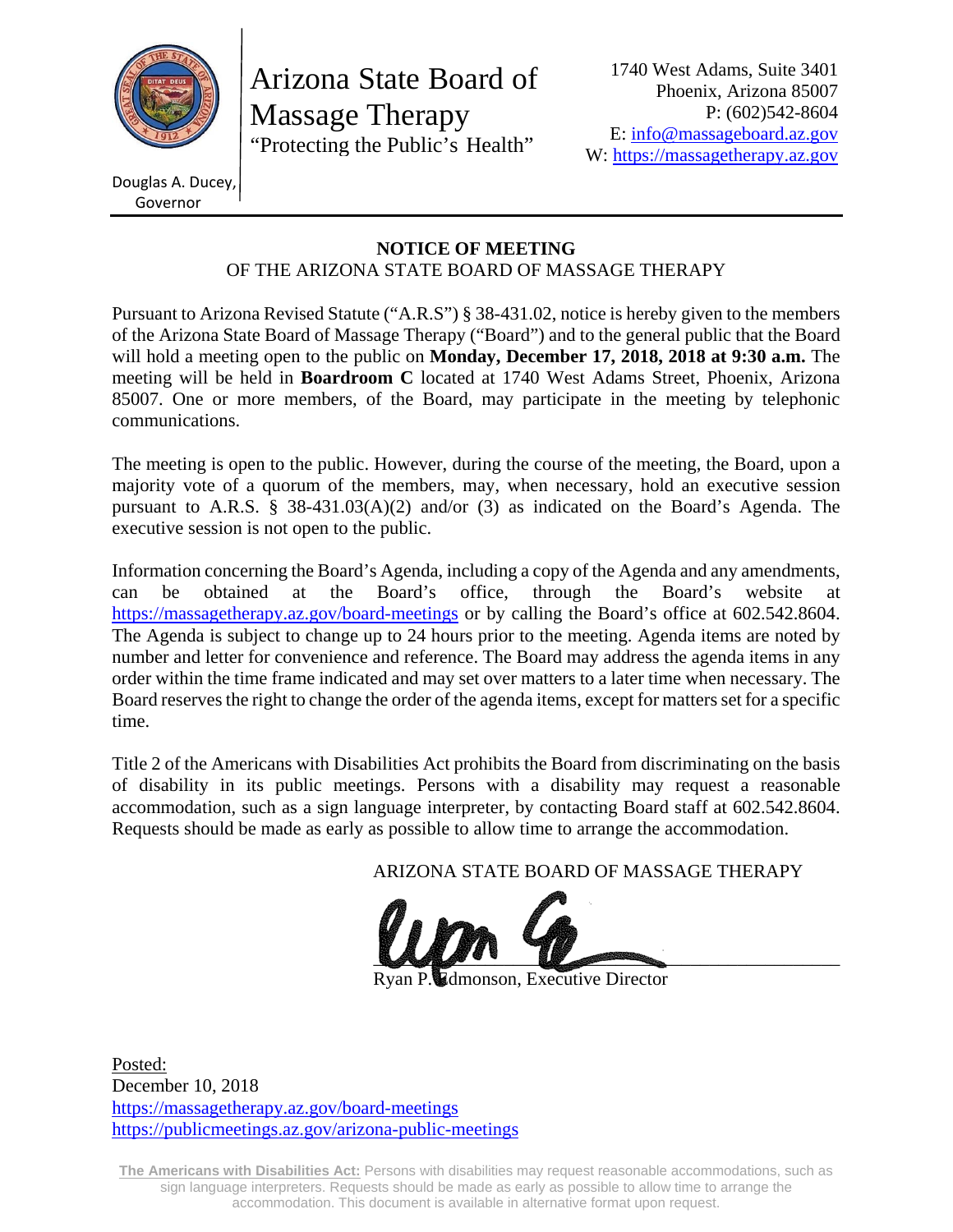

Arizona State Board of Massage Therapy "Protecting the Public's Health"

1740 West Adams, Suite 3400 Phoenix, Arizona 85007 P: (602)542-8604 E: info@massageboard.az.gov W: www.massageboard.az.gov

Douglas A. Ducey, Governor

# **December 17, 2018 Board Meeting Agenda**

The Arizona State Board of Massage Therapy's ("Board") President reserves the right to change the order of items on the agenda, except for public hearings set for a specific time.

During the Board meeting and upon a vote of the majority of a quorum, the Board may go into executive session to obtain legal advice from the Board's attorney(s) pursuant to Arizona Revised Statute ("A.R.S.") § 38-431.03(A)(3) on any agenda items listed on the agenda. All meeting attendees whose presence is not required in an executive session will be required to leave the meeting room during executive session. Any and all legal action will take place in open session.

# **I. CALL TO ORDER**

## **II. CALL TO THE PUBLIC**

 Pursuant to A.R.S. § 38-431.01(H), the Board may make an open call to the public during a public meeting, subject to reasonable time, place and manner restrictions, to allow individuals to address the public body on any issue within the jurisdiction of the public body. However, members of the Board are not allowed to discuss or take legal action on matters raised during an open call to the public unless the matters are properly noticed for discussion and legal action. The Board, however, may ask staff to review a matter or may ask that a matter be put on a future agenda.

## **III. DECLARATION OF CONFLICTS OF INTEREST – A.R.S. § 38-503**

## **IV. REVIEW, DISCUSSION AND POSSIBLE ACTION ON BOARD MEETING MINUTES**

A. Discussion and approval of the Open Session Minutes from the November 26, 2018 board meeting.

## **V. ITEMS FOR BOARD REVIEW, DISCUSSION AND POSSIBLE ACTION**

Upon a vote of the majority of a quorum, the Board may go into executive session, pursuant to A.R.S. § 38-431.03(A)(2) to discuss or consider records exempt, by law, from public inspection, including the receipt and discussion of information or testimony that is specifically required to be maintained as confidential by state or federal law.

## A. Formal Hearing(s)

Pursuant to A.R.S. § 32-4254, the Board will hold a formal hearing to review, discuss and take possible action for the following file(s):

- 1. File No. 19-109; Cork, Terrel
- 2. File Nos. 19-112 and 19-113; Berk, Lane

**The Americans with Disabilities Act:** Persons with disabilities may request reasonable accommodations, such as sign language interpreters. Requests should be made as early as possible to allow time to arrange the accommodation. This document is available in alternative format upon request.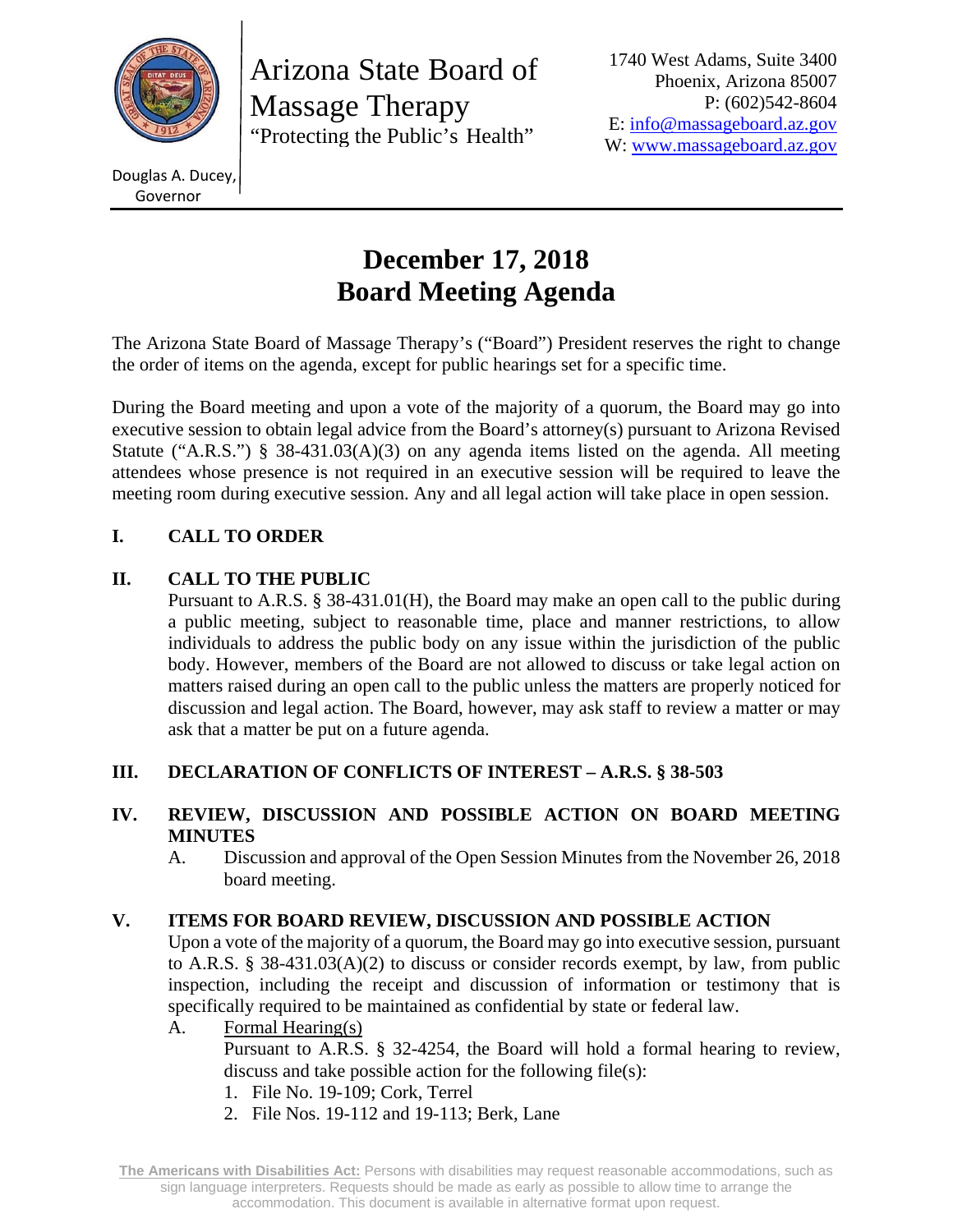B. Investigation File(s)

Board to review, discuss and take possible action on investigation files, including any complaints, respondents' responses, medical records, investigative reports and any other documentation received in the course of the investigation for the following files:

- 1. File No. 19-118; Castro, Sergio
- 2. File No. 19-119; Ryska, David
- C. Unlawful Use of the Massage Therapy Designation and/or Unlawful Practice

Board to review and discuss the documents and materials received pursuant to A.R.S. §§ 32-4252 and 32-4255, and may vote to take action on the following matters:

- 1. File No. 19-121; Chen, Siwei (A1 Foot Relexology)
- 2. File No. 19-122; Deng, Sarah (G & D Relexology)
- 3. File No. 19-123; Armstrong, Jon
- 4. File No. 19-124; "Maggie" (Happy Feet Reflexology)
- 5. File No. 19-125; Cuo, Linda Kim (QC Reflexology)
- 6. File No. 19-126; Tate, Cherissa (Sedona Wellness Spa)
- 7. File No. 19-127; Mai, Ling Mon (YoYo's Foot Massage)
- 8. File No. 19-128; Zhao, Angela (AJ Reflexology)
- 9. File No. 19-129; Rudolph-Rouse, Traci
- D. Application(s) for Massage Therapy School(s) Recognition

Board to review and discuss the massage therapy school(s) application(s) pursuant to A.R.S. § 32-4228 and A.A.C. R4-15-204, and may vote to take action on the following applicants:

1. Cypress Hill Institute – Santa Cruz, CA

#### **VI. EXECUTIVE DIRECTOR'S REPORT**

Executive Director to provide an update and/or summary on the following items: the listed items are subject to Board discussion and may result in action by the Board.

- A. Budget Update
- B. Agency Operations
	- 1. Potential 2019 Monthly Board Meeting Dates
		- a. January 28, 2019;
		- b. February 25, 2019;
		- c. March 25, 2019;
		- d. April 29, 2019;
		- e. May 20, 2019;
		- f. June 24, 2019;
		- g. July 29, 2019;
		- h. August 26, 2019;
		- i. September 30, 2019;
		- j. October 28, 2019 (only meeting in boardroom B, as opposed to C);
		- k. November 25, 2019; and
		- l. December 16, 2019